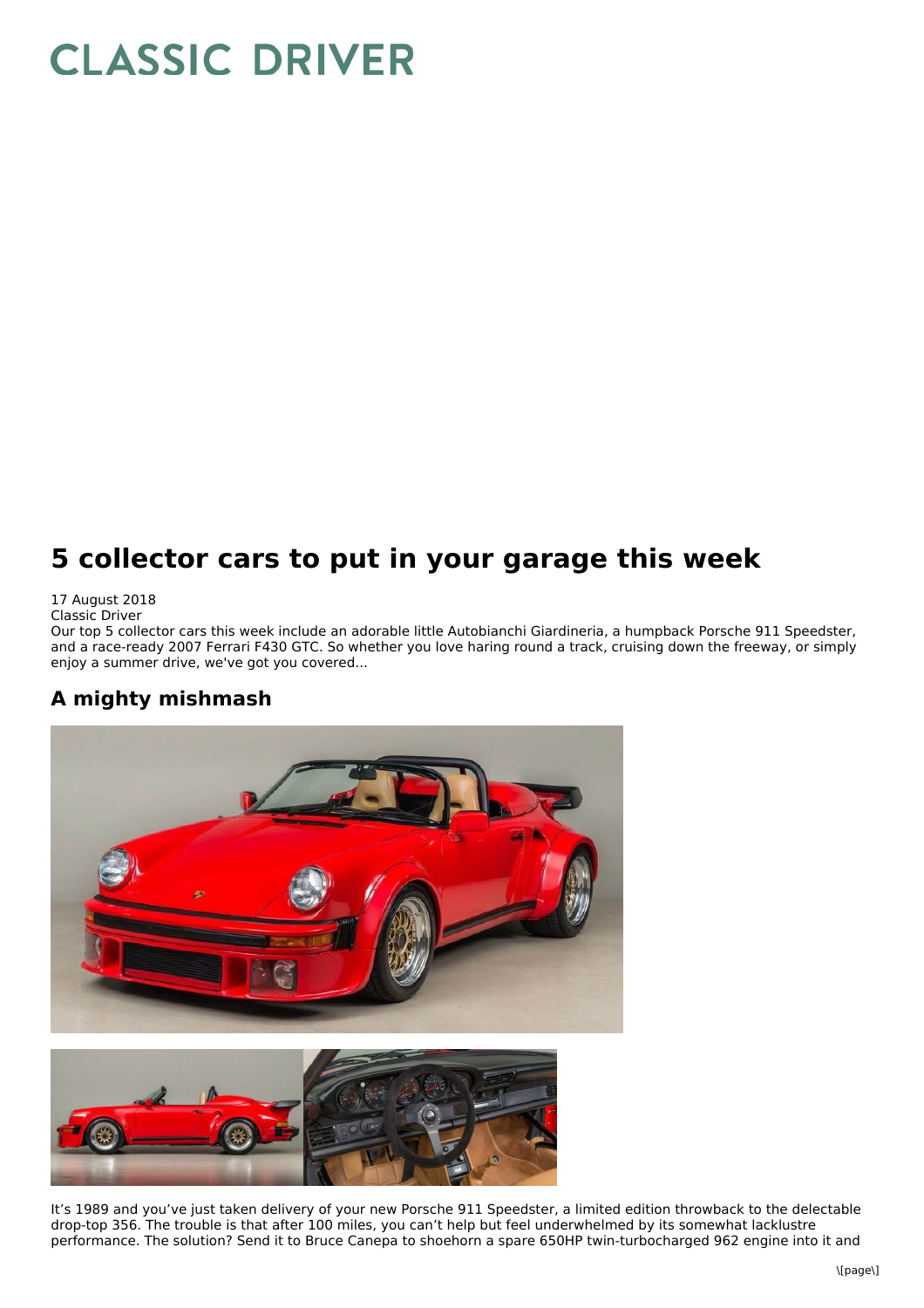fit factory 934 bodywork. The brakes, suspension, and gearbox were all tweaked, too, ensuring all those horses could be tamed by the car's owner, whether he was on the road or the track. The unique Porsche 962 [Twin-Turbo](https://www.classicdriver.com/de/car/porsche/962/1989/551916) Speedster is a mongrel in the most glorious and fun sense of the word.

### **An Italian Job**





This dinky little machine is a fully-restored 1970 [Autobianchi](https://www.classicdriver.com/en/car/autobianchi/giardinera/1970/547253) Giardiniera. Reminiscent of the vehicles that filled the streets of Turin during the final heist of The Italian Job, the Giadineira is an extended wheel-base Fiat 500 with a station-wagon rear. The adorably small 'supermini' has a perfectly restored interior with a single central speedometer that reads up to a whopping 120km/h. This little fella would make a great vehicle for a summer drive around the British countryside – with the roof cover off, of course!

### **Originality is key**





The only thing better than hindsight is foresight and when an enthusiast has the initiative to cherish and preserve a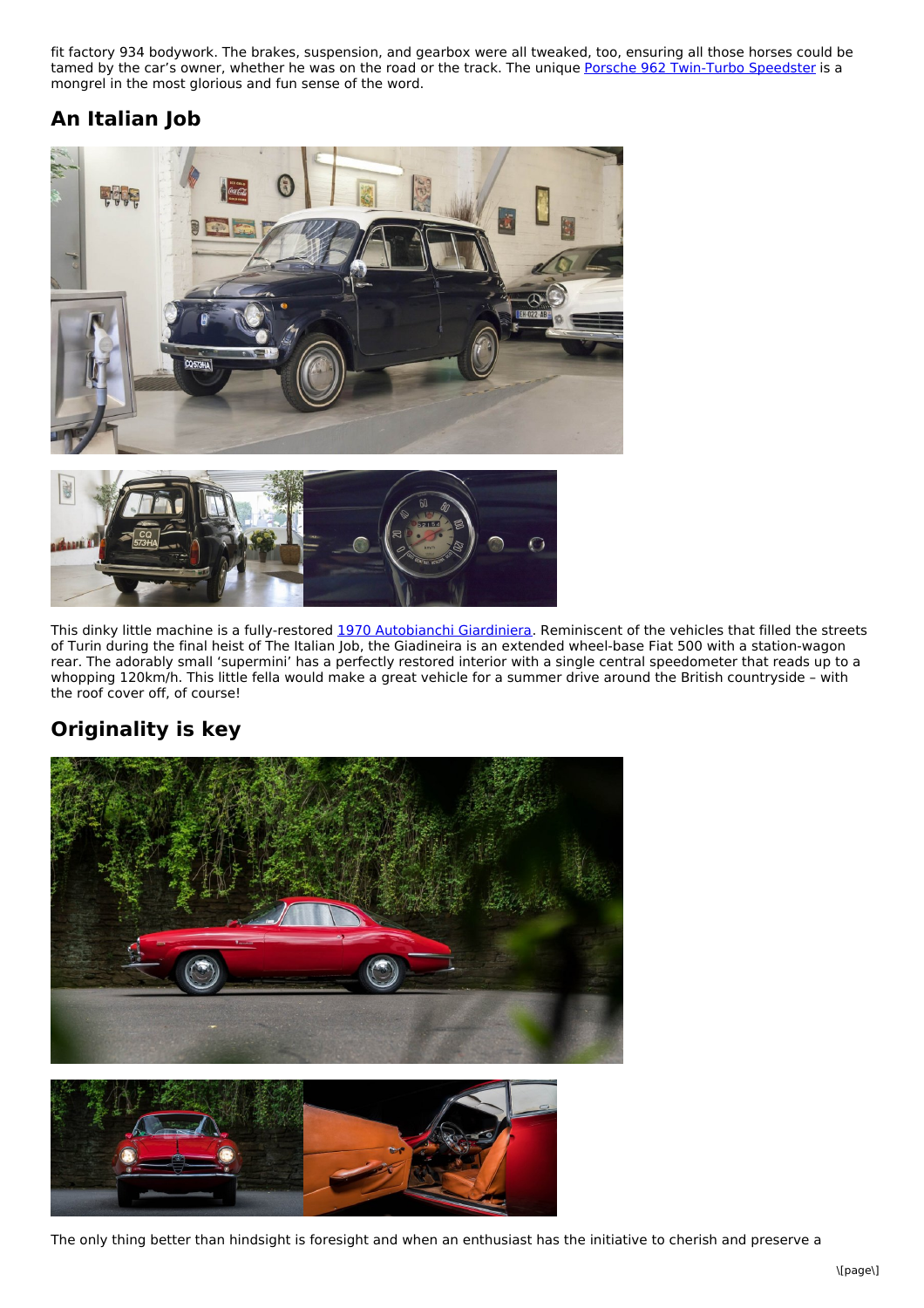collectable car over a long period of time, they can rest safe in the knowledge that it will most likely remain cherished for the rest of its life. This beautifully preserved 1965 Alfa Romeo Giulia Sprint [Speciale](https://www.classicdriver.com/de/car/alfa-romeo/giulia/1965/553012) is one such example. It's had just three owners from new, the latter of whom has owned it for the last 40 years. Arguably one of the finest and most original examples of Franco Scaglione's sensuous Sprint Speciale in existence, the Rosso Alfa coupé shows just 16,000 (documented) miles on the clock and will be sold with a comprehensive history file, its original brochures, manuals and tools, and even the original numbered keys!

#### **Itali-rally**





At a time when so many [manufacturers](https://www.classicdriver.com/en/car/fiat/124/1975/550740) are harking back to their racing heritage to build new road cars, this 1975 Fiat 124 Abarth Rally edition would be ideal for any Italian vintage motorsport fan. What's not to like about a 1970s rally-car with a contrasting black bonnet and top-mounted spot-lights? It is a fantastically well preserved 40-year-old convertible that would be far more fun than anything new for the same price.

#### **Best of the breed**